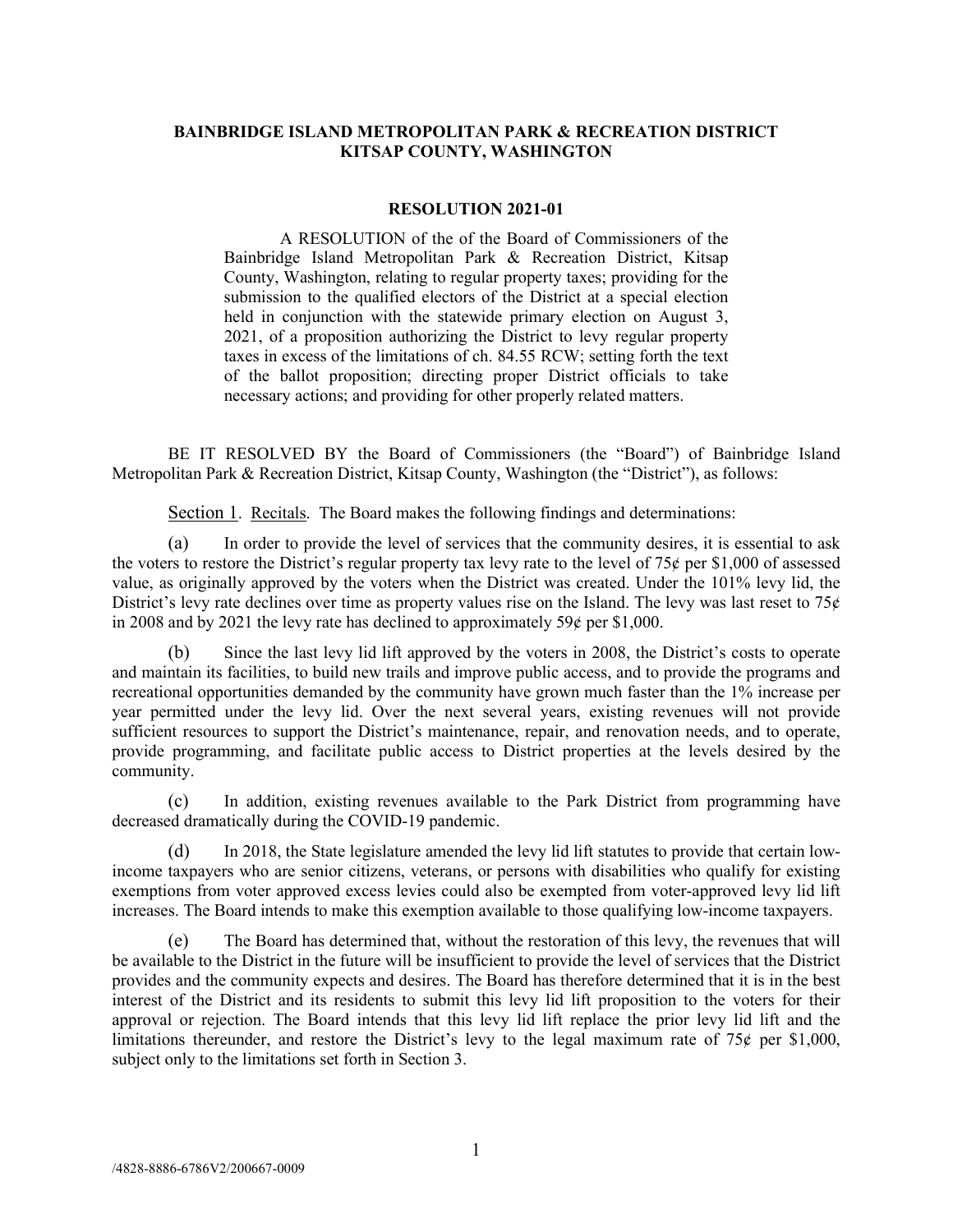Section 2. Calling of Election. The Board finds that it is in the best interest of the District to submit to the qualified voters of the District, at a special election held in conjunction with the statewide primary election on August 3, 2021, a proposition authorizing the Board to increase the District's regular property tax levy for collection in 2022, by an amount greater than otherwise permitted under chapter 84.55 RCW, in order to restore the levy rate originally authorized when the District was created. If this proposition is approved, the Board will be authorized to adopt, in accordance with its regular budget process, an increased regular property tax as described in Section 3.

Section 3. Purpose and Description of Ballot Proposition. The Board seeks voter approval under RCW 84.55.050(2) for a levy lid lift, as follows:

(a) Maximum Authorized Levy Rate for 2022. The proposition authorizes a maximum total levy rate of 75¢ per \$1,000 of assessed value for collection in 2022. Compared to the current levy rate (59¢ per \$1,000), this represents an increase of 16¢ per \$1,000 of assessed value or approximately \$136 per year on an \$850,000 home.

(b) Limit Factor for 2023 through 2027. The proposition authorizes annual increases during the subsequent five years (collection years 2023 through and including 2027) based on a limit factor equal to the annual increase in inflation measured by the consumer price index (CPI-W) for the Seattle-Tacoma-Bellevue statistical area, subject to the maximum rate of  $75¢$  per \$1,000 of assessed value, as set forth in RCW 35.61.210. For this purpose, "CPI-W" means the rate of inflation, as measured by the annual increase (measured from June to June) in the Consumer Price Index for Urban Wage Earners and Clerical Workers (CPI-W), for the Seattle-Tacoma-Bellevue statistical area, as compiled by the U.S. Bureau of Labor Statistics.

(c) Limited Purpose. The amounts collected pursuant to this authorization in 2022 through 2027 shall be used solely to maintain, repair, renovate, operate, provide programming, and facilitate public use and access to District properties. The additional increases in 2022 through 2027 may not be used for major expansions of existing facilities or acquisitions of new properties.

(d) Levy Limits in Future Years. The dollar amount of the highest lawful levy for collection in 2027 shall be used for the purpose of computing the limitations for subsequent levies under ch. 84.55 RCW, which may be used for any proper District purpose.

(e) Exemption for Qualifying Low-Income Senior Citizens, Veterans and Persons with Disabilities. In accordance with RCW 84.55.050(4)(e), the exemptions available to persons who qualify through the State's property tax exemption programs for low-income senior citizens, veterans and persons with disabilities authorized by RCW 84.36.381 will apply to the increases permitted under this proposition.

Section 4. Ballot Proposition. The Kitsap County Auditor (the "County Elections Official"), as *ex officio* supervisor of elections within the District, is hereby requested to call and conduct a special election within the District, in the manner provided by law, to be held on the date identified in Section 2, for the purpose of submitting to the voters of the District, a proposition in substantially the form attached as Exhibit A.

Section 5. Notices Relating to Ballot Proposition. For purposes of receiving notice of the exact language of the ballot proposition required by RCW 29A.36.080, the Board designates Amy Swenson, the District's Finance Director (amy@biparks.org) and the District's special counsel, Alice Ostdiek, Stradling Yocca Carlson & Rauth, PC (AOstdiek@stradlinglaw.com) as the individuals to whom such notice should be provided.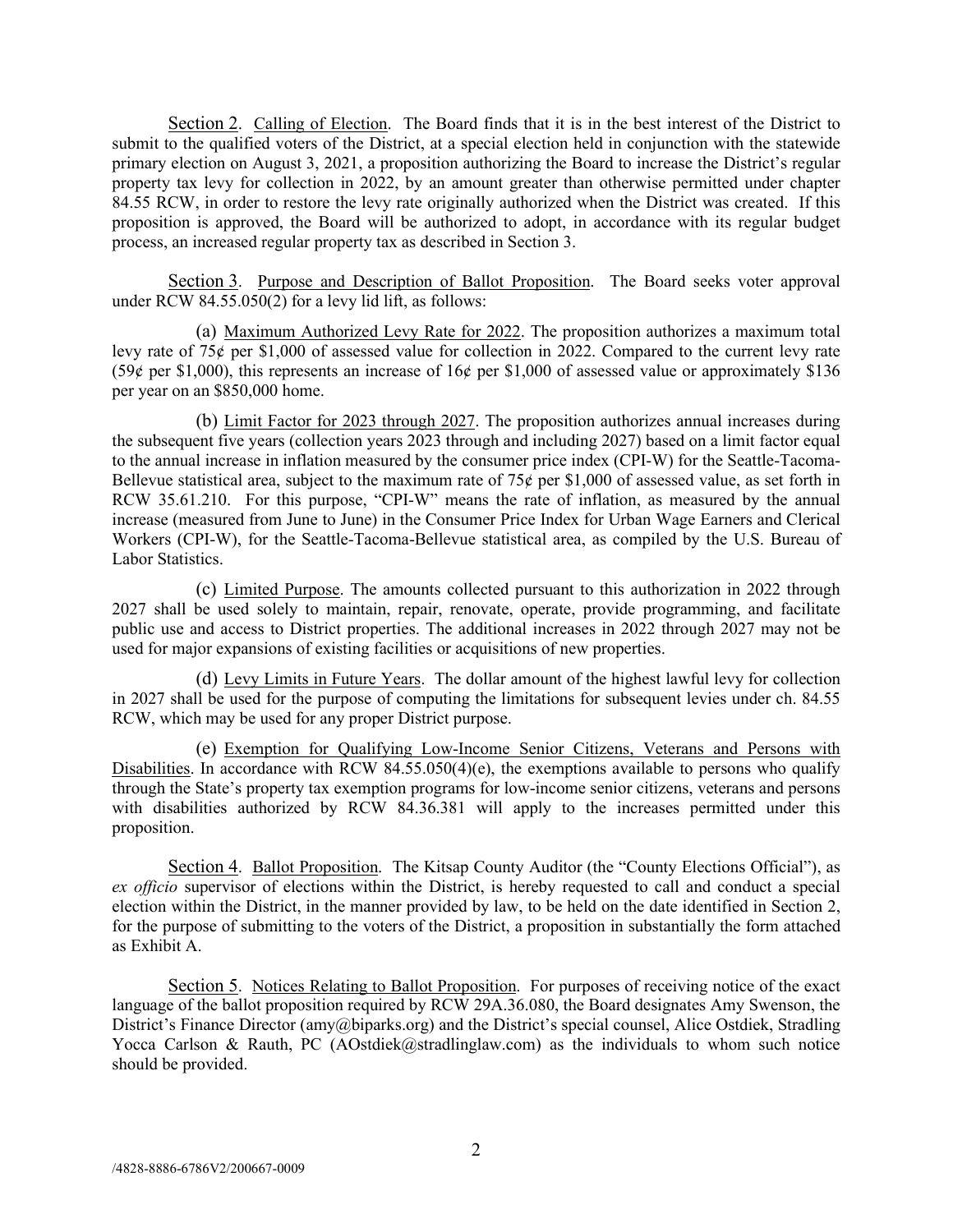Section 6. Authorization to Deliver Resolution and Perform Other Necessary Duties. The Secretary of the Board is authorized and directed, no later than May 14, 2021, to certify a copy of this resolution to the Auditor and to perform such other duties as are necessary or required by law to the end that the proposition described herein should appear on the ballot at the special election identified in Section 2 of this resolution.

Section 7. Local Voters' Pamphlet Authorized. The preparation and distribution of a local voters' pamphlet providing information on this ballot proposition is hereby authorized. The pamphlet shall include arguments advocating approval and disapproval of the ballot proposition. In accordance with RCW 29A.32.280, committees to prepare arguments advocating approval and disapproval of the measure shall be appointed by motion of the Board not later than 45 days before the publication of the pamphlet, or as otherwise requested by the Auditor. Each committee shall be composed of not more than three persons, and the committee advocating approval shall be composed of persons known to favor the ballot proposition and the committee advocating disapproval shall be composed of persons known to oppose the ballot proposition. The Director is authorized to take all additional action necessary or convenient in connection with the voters' pamphlet.

Section 8. Severability. If any provision of this Resolution shall be declared by any court of competent jurisdiction to be invalid, then such provision shall be null and void and shall be separable from the remaining provisions and shall in no way affect the validity of the other provisions, or of the levy or collection of the taxes authorized herein.

Section 9. Effective Date. This resolution shall become effective immediately upon its adoption.

ADOPTED by the Board of Commissioners of Bainbridge Island Metropolitan Park & Recreation District, Kitsap County, Washington, at a special meeting thereof, this 15 day of April, 2021, the following Commissioners being present and voting in favor of this action:

Dawn Janow

Kristine Cox

Kenneth R. DeWitt

John Thomas Swolgaard

ATTEST:

Jay C. Kinney

APPROVED AS TO FORM:

Stradling Yocca Carlson & Rauth, a professional corporation